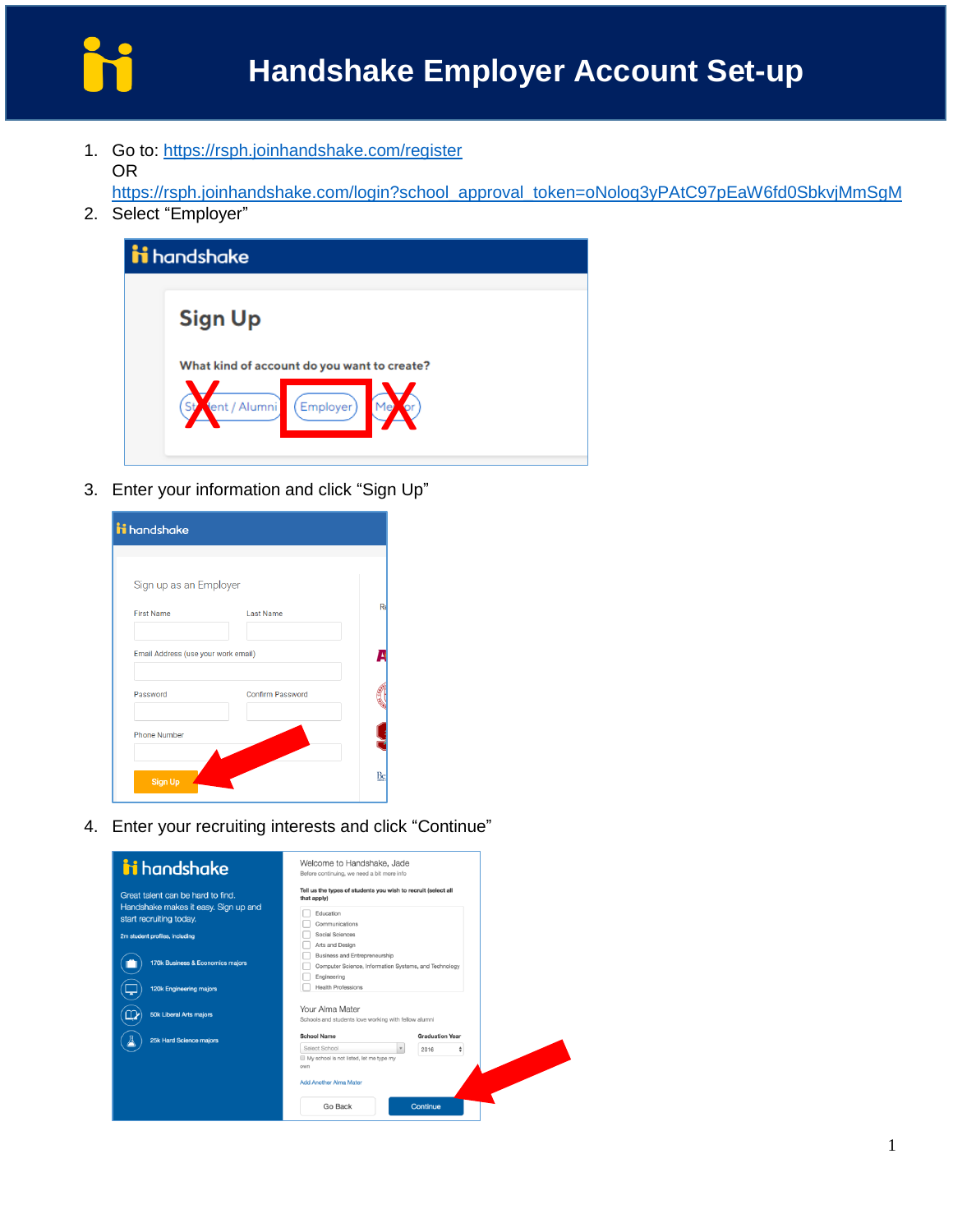

5. Click "Continue" to agree to the Employer Guidelines, Terms of Service, and Privacy Policy



6. Check your inbox (or junk folder) for a confirmation email to verify your account. Click "Confirm Email".



- 7. Then, you will see a page to connect with your company. A company profile will be shown and prepopulated based on your email address.
	- If this is not the right company, or if no company pre-populates, you can use the search bar to find your company. If your company does not exist, you can click the "**Create New Company**" button to create your company profile.